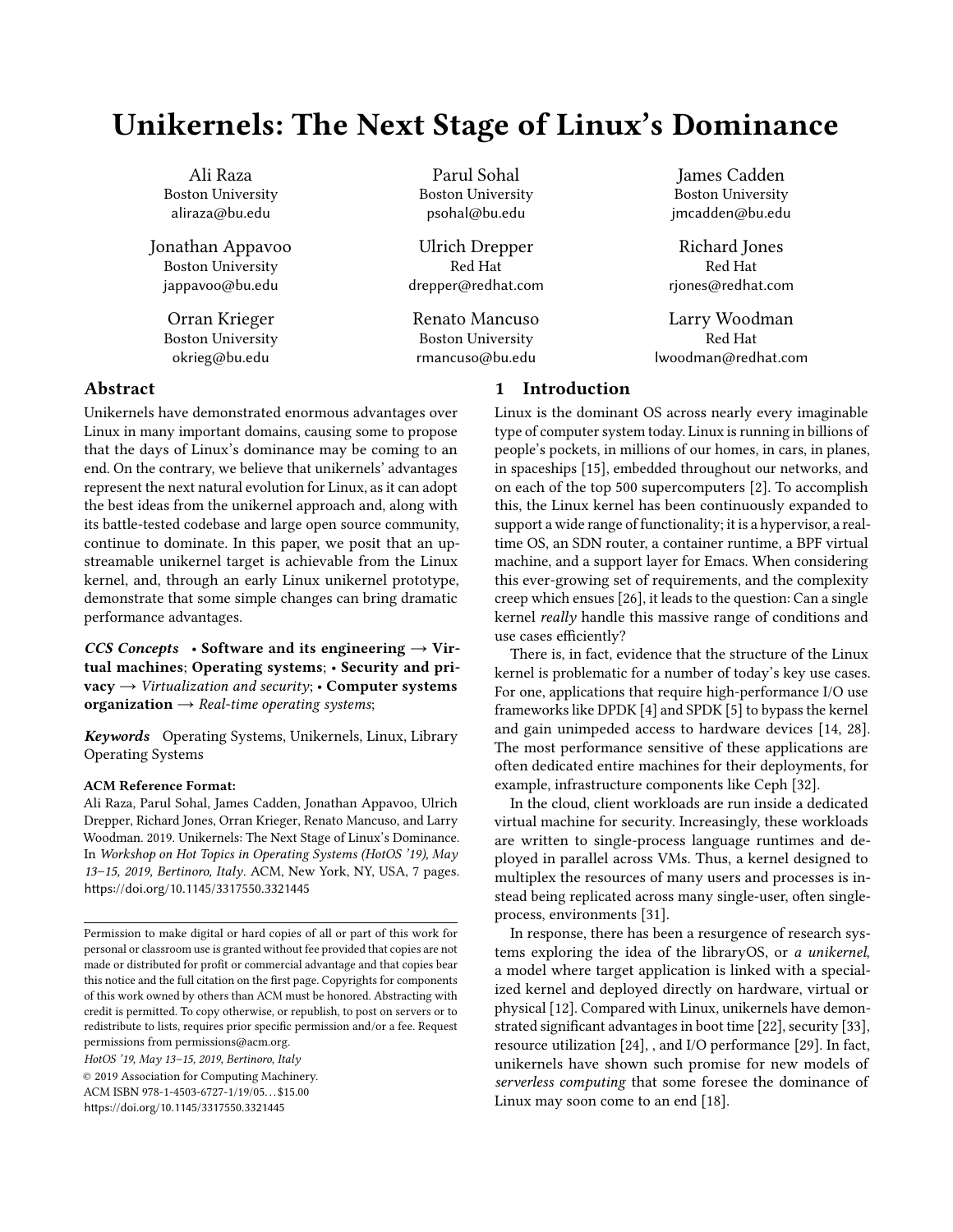Linux has often lagged behind research systems in many key aspects such as multiprocessor scalability [\[20\]](#page-5-14), virtualization [\[7\]](#page-5-15), and process containment [\[25,](#page-5-16) [30\]](#page-5-17). However, in each of these aspects, Linux not only caught up, it soon became the standard. We believe that unikernels represent its next natural evolution; Linux can adopt some of the best ideas from research unikernel systems and, along with its large community and battle-tested codebase, continue to be the standard across current and future domains.

In this paper, we explore the idea of turning Linux itself into a unikernel, i.e., add support within the codebase to build a target application into an optimized unikernel binary, while avoiding or bypassing kernel features deemed unnecessary for the application's workload. Although preliminary, our initial results suggest that a unikernel target offers an immediate performance advantage for applications. Furthermore, we posit that the necessary changes made to Linux to support a unikernel target are few and self-contained, and therefore are likely to be accepted by the upstream community.

We first discuss in more detail the advantages of the unikernel model in Section [2.](#page-1-0) We then discuss a few design goals and explore some approaches that we could take to adapt Linux to a unikernel in Section [3,](#page-2-0) and describe the approach for our initial prototype in Section [4.](#page-2-1) We then discuss in Section [5](#page-4-0) optimization opportunities, and the research challenges in Section [6.](#page-4-1)

## <span id="page-1-0"></span>2 Unikernels

The unikernel is a cloud-era handle for the classic systems technique of linking an application with a library of operating system components (including memory management, scheduler, network stack and device drivers) into a single flat address space, creating standalone binary image that is bootable directly on (virtual) hardware [\[22\]](#page-5-10). The advantage of this approach is that kernel functionality can be specialized to fit the needs of the target application to increase the performance of the application or to support it within a highly restricted execution domain.

In recent years there has been an increase in the number of new unikernel systems, most of which target cloud and Internet workloads. Network performance is a common driving influence for unikernels as simplified IO paths and removal of domain crossings are common techniques for improving the latency and throughput of network-driven workloads. Memcached running on a unikernel TCP/IP stack, compared to that of Linux, demonstrates a throughput improvement of over 200% [\[29\]](#page-5-12). Similarly, the small memory footprints and short boot times of unikernels are beneficial to cloud providers who deploy client workloads in dedicated environments. Unikernels deployed within a microVM have shown

6×-10× improvement in boot times over containers [\[18\]](#page-5-13). Similarly, a micropython unikernel had an image sizes of 1MB and required only 8MB of memory to run [\[24\]](#page-5-11).

Protection and isolation provide more motivation for unikernel research, because an application equipped with a library OS can be made to run in a highly-restricted execution domains, such as an SGX enclave [\[8\]](#page-5-18), or behind a set of softwaredefined interfaces [\[13,](#page-5-19) [33\]](#page-6-1).

Despite the security and performance benefits of unikernels, they have yet to be widely adopted outside of the domain of research systems and experimental platforms. We attribute this to the increased engineering burden for developers that comes with porting applications to a runtime with only partial support for legacy software interfaces.

The root of the problem lies in the way that unikernels have been developed. As of today, the creation of a new unikernel followed one of two approaches: a clean slate approach where the kernel is largely built from scratch, or a strip down approach where an existing kernel codebase is stripped of functionality deemed unnecessary for the unikernel. With a clean slate approach, unikernel designers have full control over the language and methodology used to construct the kernel. With such freedom, the resulting implementation can be extremely specialized and limited to particular class of application (for example, MirageOS only supports applications written in OCaml [\[21\]](#page-5-20)). Implementations in clean-slate unikernels can also be finely-tuned for performance and provide efficient, low-level interfaces that applications can be directly written for. Unikernels such as OSv [\[17\]](#page-5-21), IncludeOS [\[9\]](#page-5-22), and EbbRT [\[29\]](#page-5-12) attempt to balance high-performing components together with a C-standard runtime and partial support for common POSIX-like interfaces. The problem is that clean-slate unikernels cannot (and should not) hope to support the same myriad of interfaces and options provided by a general purpose kernel, at least not without abandoning or obfuscating the efficient pathways and finely-tuned implementation that make a clean slate approach attractive to begin with. With limited support for legacy software, porting and supporting existing applications on a clean slate unikernel becomes a non-trivial endeavour, and may be quickly deemed "not worth the effort."

Alternatively, strip-down unikernels attempt to make porting software easier by preserving the general-purpose libraries and interfaces of a legacy kernel codebase. Also known as rump kernels—a name inspired by the infamous purge of royalists from Parliament following the English Civil War—this process involves creating a fork of an existing kernel codebase and manually purging it of the components deemed unnecessary to the target unikernel. For example, the RumpRun unikernel contains a heavily-reduced version of NetBSD [\[16\]](#page-5-23). But like in any governing body, the removal of a key set of components, while continuing to support a wide range of interests, can become problematic. In this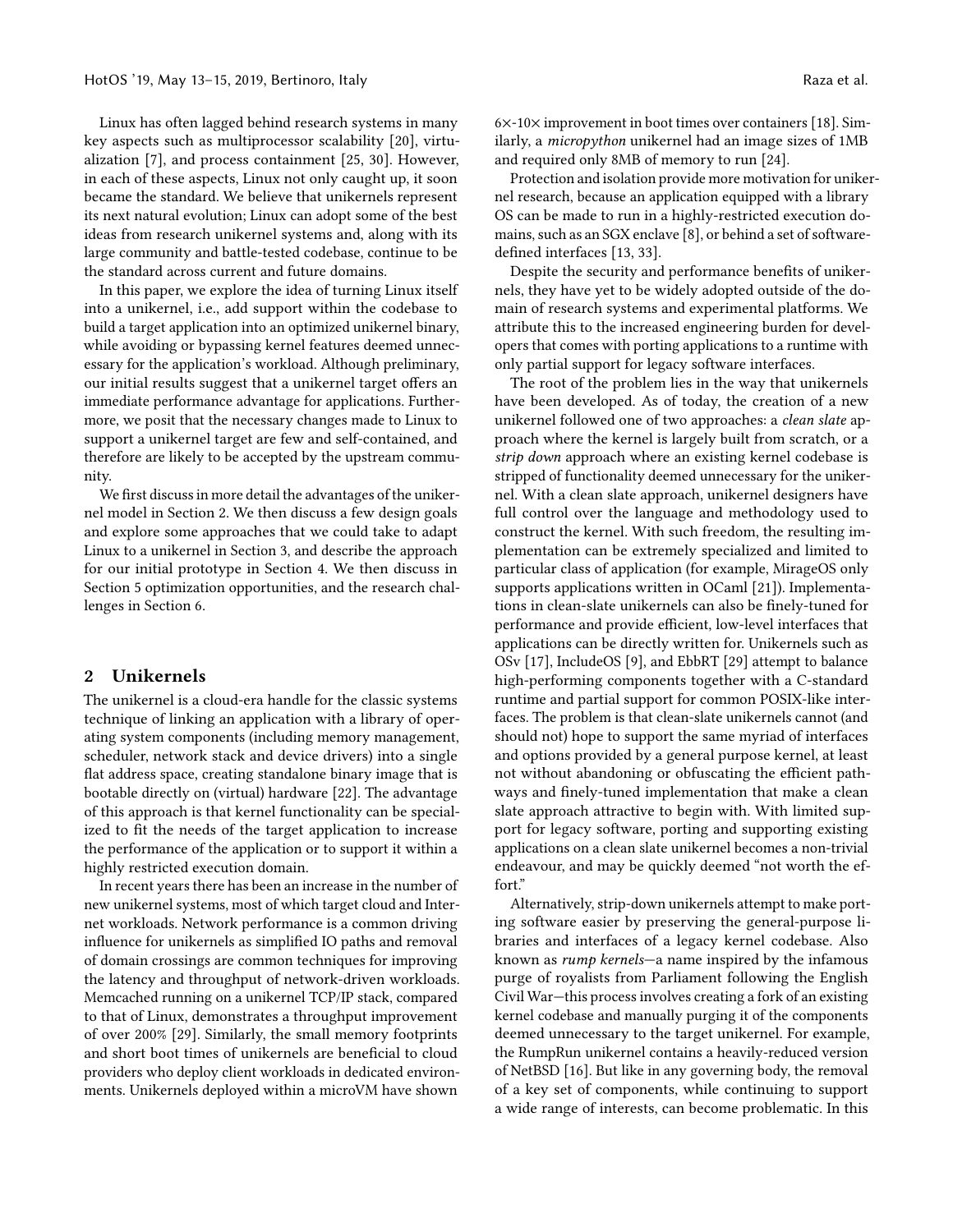case, creation of an out-of-tree fork abandons a fundamental asset of the original kernel codebase, its global community of contributors. The fixes and updates made to the evolving source kernel do not come free to a rump kernel. Instead, a rump kernel must be updated manually at regular intervals to continue to provide an up-to-date platform that supports existing software.

## <span id="page-2-0"></span>3 Key Goals and Possible Approaches

Based on our and others' research on unikernels and our experience with the Linux community, we believe a Linuxbased unikernel is achievable and can exist as part of the of the kernel source tree. A Linux unikernel with retain many of the advantages of Linux, i.e., battle tested code base, large open-source community, huge support for legacy software, etc., while introducing some key properties that have given unikernels their advantage: single address space, small memory footprint, customizable kernel pathways. Overtime, the community can extend the Linux unikernel to incorporate many of the techniques and lessons learned from unikernel research systems, and move the performance and security of Linux closer to that of a lightweight research unikernel.

Towards this vision we outline the following goals for realizing a Linux-based unikernel:

- 1. Most applications and user libraries should be able to be integrated into a unikernel without modification; building the unikernel should just mean choosing a different GCC target.
- 2. Avoid any ring transition overheads; overhead experienced by any application requesting kernel functionality should be equivalent to a simple procedure call.
- 3. Allow cross-layer optimization; the compiler and/or developer should be able to co-optimize the application and kernel code.
- 4. The changes in Linux source code should be minimal so that they can be accepted upstream and the unikernel can be an integral part of Linux going forward. This will ensure unikernels are not an outsider but a build target anyone can choose to compile their applications for.

Projects that share the goal of intermixing application and kernel code include 1) User Mode Linux (UML) [\[10\]](#page-5-24) which allows the kernel to run in userspace as a process; 2) Linux kernel library (LKL), [\[27\]](#page-5-25) which packages the kernel as a library and creates a virtual machine in which the kernel executes; and 3) LibOS [\[1\]](#page-5-26), which builds the kernel network stack as a shared library and runs in userspace. All these approaches try to reuse the kernel code one way or the other but do not address our first two goals.

Two approaches to avoid ring transitions are 1) integrating applications into the kernel as a Linux kernel module, and 2) allowing unmodified applications to run in ring zero along with the kernel [\[3,](#page-5-27) [23\]](#page-5-28). Both of these approaches preserve

the full functionality of Linux, while allowing one or more applications to be optimized. We eventually rejected these approach because they do not really meet our third goal of cross-layer optimization. Also, for kernel modules, the application needs to be rewritten which violates the first goal.

We have chosen a pure unikernel approach where the kernel is statically linked to run a single application. Only with this approach can we enable configure time and link time optimizations that are not possible if arbitrary userlevel applications can be run alongside the application we are optimizing for.

## <span id="page-2-1"></span>4 Unikernel Linux (UKL)

We have created a working prototype of Unikernel Linux (UKL). Below we describe the implementation steps involved, the build process, some early challenges we hit, and an initial set of performance results.

### 4.1 Implementation Overview

To create the UKL prototype, we:

- Added a new kernel configuration option to allow the user to select if he/she wants to compile the Linux kernel as UKL.
- Added a call to an undefined symbol (protected by an #ifdef) that can be used to invoke application code rather than creating the first userspace process.
- Created a small UKL library which has stubs for syscalls. These stubs hide the details of invoking the required kernel functionality now that the regular interface (i.e., the syscall instruction) is no longer used.
- Changed glibc so that instead of making syscalls into the kernel, it makes function calls into UKL library.
- Changed the kernel linker script to define new segments such as thread local storage (TLS) segments which are present in application ELF binaries.
- Added a small amount of initialization code before invoking the application to replace initialization normally done by user level code, e.g., for network interface initialization.
- Modified the kernel linking stage to include the application code, glibc and UKL library to create a single binary.

Our prototype uses the latest versions of Linux (v5.0.5) and glibc (v2.28). Any source file in glibc making syscalls is copied into a separate subdirectory and edited so that it makes procedure calls to the UKL library instead. Obviously, the number of lines changed here is same as the number of times syscalls are made. The changes in glibc, contained in a separate sub-directory, ensure that the normal build process does not break. Once the code becomes stable, we will not need to have a separate sub-directory; UKL function calls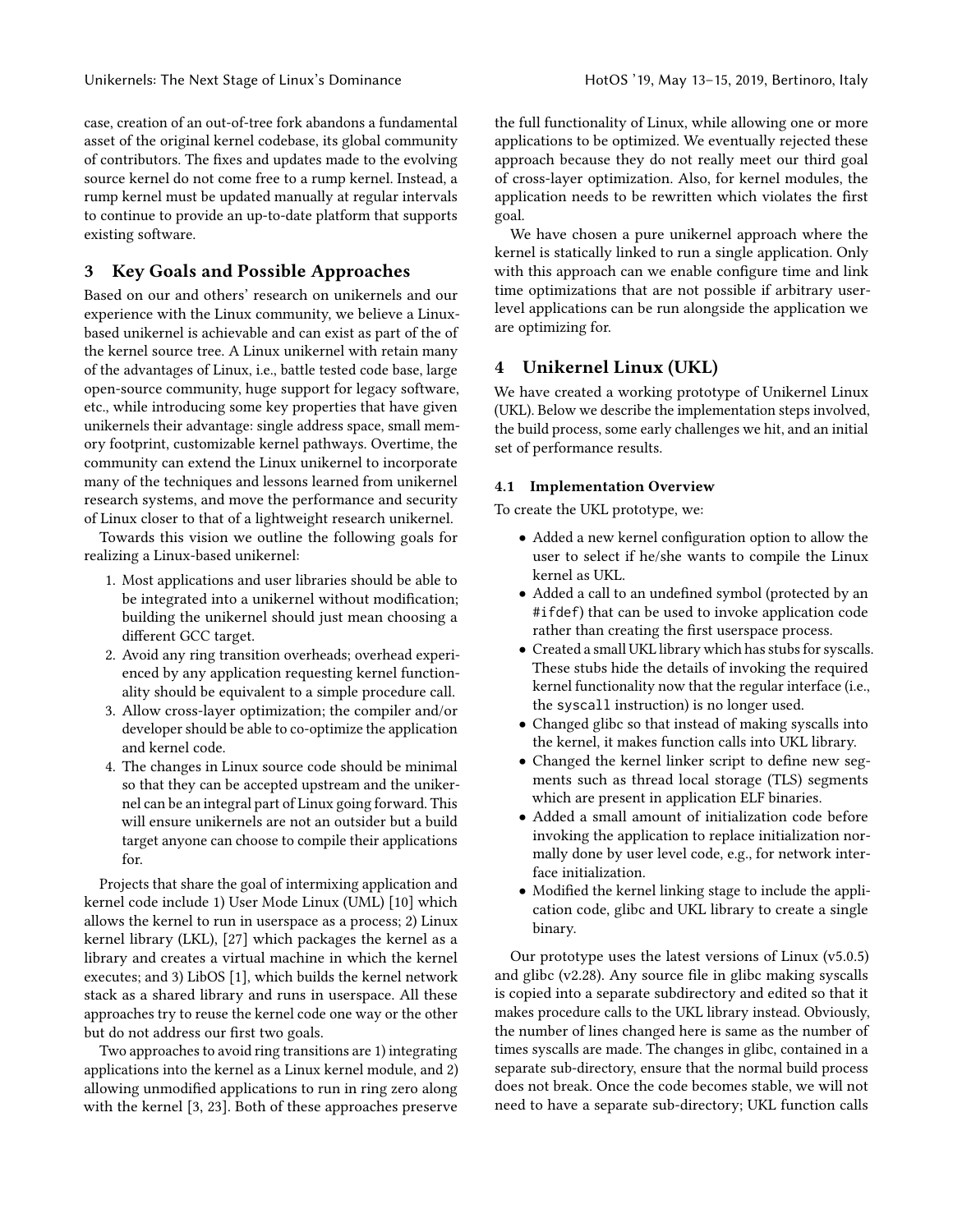<span id="page-3-0"></span>

Figure 1. Probability density and CDF of latencies for the userspace and UKL echo server. The average latency of UKL echo server (0.06 ms) is less than half of that of the userspace case (0.13 ms), and the 99% tail latency for UKL (0.22 ms) is 41% faster than the userspace case (0.37 ms).

can live alongside normal glibc code. The total size of glibc archive is 45MB.

We changed 11 lines and added 20 new lines in total to the Linux kernel to turn it into a unikernel. These changes do not disrupt the normal Linux kernel: turning off the UKL config option creates a normal Linux binary and turning it on creates the UKL binary. These modest changes are more likely to be accepted upstream.

## 4.2 Build Process

The UKL build process is straightforward.

- 1. Compile glibc into an archive of object files without any linking.
- 2. Compile the application code into object files without any linking, i.e., with the -c option.
- 3. Compile the UKL library into an object file.
- 4. Build the Linux kernel with UKL config option turned on. As mentioned above, the linking stage in the kernel build process is slightly modified to link together all the object files created earlier.

The first three steps can be performed in any order. The first step (compiling glibc) takes just under two minutes on a modest 4 core Intel i7 laptop with 16GB RAM, but this only needs to be done once. As expected, the fourth step takes the longest if being done for the first time. This is simply because it normally takes time for the entire Linux kernel to build, depending on the machine being used. If the Linux kernel is already built, building a simple TCP echo server into a unikernel takes 1 minute 52 seconds on the 4 core Intel i7 laptop. This is extremely helpful for debugging purposes because changing the application code, re-building everything, and deploying UKL on QEMU/KVM is fast. One can simply build an application into a unikernel with less than two minute overhead, comparable to building a normal executable ELF in userspace.

#### 4.3 Early Challenges

A number of challenges came up for which we report some preliminary solutions.

Namespace Issues: Some routines, e.g., memset, memmove, etc., exist both in the Linux kernel and glibc, and raise build time errors of multiple definitions. We fixed that by suppressing the glibc versions, but a more intelligent solution will have to be devised. For instance, we might do partial linking of glibc with application code and partial linking of the kernel separately, followed by a final linking step.

Malloc: We have mapped malloc in the UKL library through the vmalloc routine in the kernel. Going forward we might need to rethink this memory management design because we want to enable the rich, general purpose functionality of glibc malloc for application code. We also want to allow kernel level code to allocate buffers which can later be freed by an application using those buffers directly.

Primordial Thread Setup: We had to set up TLS memory in kernel space, the way glibc does [\[11\]](#page-5-29), because that is what glibc expects for the primordial thread.

Major design questions like these will need to be addressed going forward.

#### 4.4 Initial Evaluation

Figure [1](#page-3-0) compares the performance of TCP echo server, written in C, running as a userspace process on Linux with the same TCP echo server linked into a unikernel. In both cases the server is deployed as a VM on QEMU/KVM on a host machine and the client is running on that host machine. While this is obviously a toy example, it's encouraging that the unikernel version of the application achieves an average latency half of that of the userspace application and a tail latency that is 41% faster.

Our prototype has given us strong confidence that it is feasible to convert Linux into a unikernel and, even without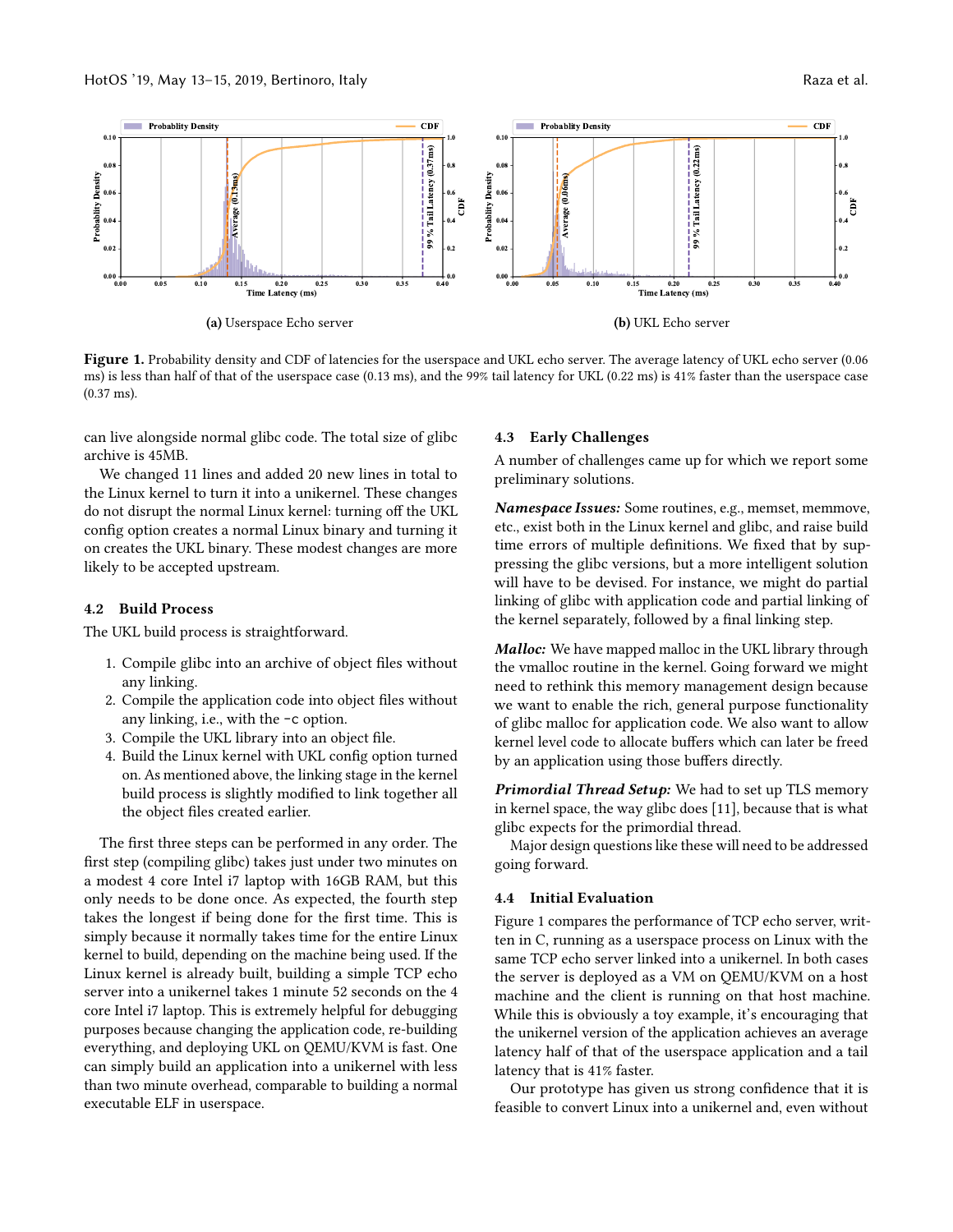any optimizations, obtain some performance advantages. We now have evidence that the required changes to Linux kernel and glibc code bases are limited and we do not foresee significant challenges getting them upstreamed. The (large number) of shortcuts to create this early prototype can be addressed without any major changes to either project.

## 4.5 Required work

Work to make the approach more widely usable includes:

- 1. Make UKL a GCC target so that existing makefiles can be used for arbitrary applications.
- 2. Develop a simple model for initializing devices and interfaces required by an application.
- 3. Add crt0 support for C++ constructors.
- 4. Integrate the full glibc initialization code into the kernel startup.
- 5. Add customizable initialization of devices and kernel functionality.

## <span id="page-4-0"></span>5 Where We Are Going

After this prototype, we aim to improve it and answer the open design and research questions discussed earlier in section [4.](#page-2-1) Once we have a stable unikernel which can run any Linux application, there are a series of optimizations we can integrate that will have minimal impact on Linux or the application. First, and most obviously, link time optimizations can be explored given that the compiler/linker can see at link time the entire object code, enabling removal of unused code to reduce size, inlining code, especially short functions, for better latency, and exploiting value range propagation even across the application/kernel boundary.

Second, we can enable profile driven optimizations, which work nicely on statically linked binaries, where the entire unikernel is profiled to enable subsequent compiler/linker optimizations to further optimize code layout and cache footprint.

Third, the implementation of user-level synchronization mechanisms can be simplified and therefore sped up since the runtime environment can control scheduling and make assumptions about a thread being rescheduled or not.

Fourth, we can exploit information available in the application and/or library to bypass system call wrappers and directly invoke internal kernel functions; e.g., if we know that a descriptor is being used for a network socket, jump directly to the respective routine and avoid demultiplexing code.

Right now the entire Linux kernel is linked into the unikernel. One longer term research goal would be to strip down the unikernel to the bare requirements to support an application. We envision developing tools that can analyze a program and automatically strip out unneeded kernel functionality with fine-grained compile-time configurations for the kernel

with the help of compiler extensions and source code annotations. The programmer, or tools analyzing the userlevel code, can express additional knowledge not represented in the source code for use of the compiler. For instance, it can provide assumptions on non-constant parameters (some file descriptor is always for a file). Also, we can simplify case handling in the kernel e.g., by expressing that network traffic is limited to TCP, various places in the kernel can be annotated to remove tests or indirect calls to handle other cases without any changes to source code.

As the unikernel model becomes an accepted part of Linux, our goal would be to enable the same kind of rich optimization that has been achieved in existing research unikernels. For example, exposing an alternative interface to read which does not dictate the location of the buffer but lets the kernel dictate the location (e.g., in a ring buffer or DMA buffer) [\[19\]](#page-5-30). As another example, exposing a flattened version of the network stack which does not implement the information security aspect of the full stack; if there is only one process there is no need for privacy and a single ring buffer is sufficient, enabling true zero-copy networking. As a more extreme example, complex runtimes like that for OpenMP can exploit true system-global information to dynamically create threads based on that information (number, affinity) rather than the heuristics they are forced to use today.

## <span id="page-4-1"></span>6 Concluding Remarks

There is clear evidence from the research on unikernels that they have substantial advantages for a wide class of applications in use today where a virtual or physical computer can be dedicated to running a single application. Linux has been enormously successful in adapting innovation and integrating it. Rather than unikernels being a threat to the dominance of Linux, we believe that the next natural evolutionary phase of Linux is to enable a unikernel model.

In this paper we have demonstrated that Linux can be turned into a unikernel, a fundamental question we were not sure of at the start of this project. Moreover, we have shown that the changes required are modest, and gathered initial evidence that they offer at least some performance advantages, two conditions that make such changes likely to be accepted upstream. We also have some evidence that there is substantial community interest in this work; our blog post [\[6\]](#page-5-31) describing the vision in mid November was in the words of the editor "by far the most read post for 2018 on next.redhat.com."

We are at this point quite confident that Linux can and will adopt unikernels as a viable deployment model. Once this is accomplished, we have identified a whole series of natural optimizations that can, and likely will, be pursued by the broader Linux community. We believe that this will open up fundamental new research opportunities; the existence of a commercial grade unikernel will enable a much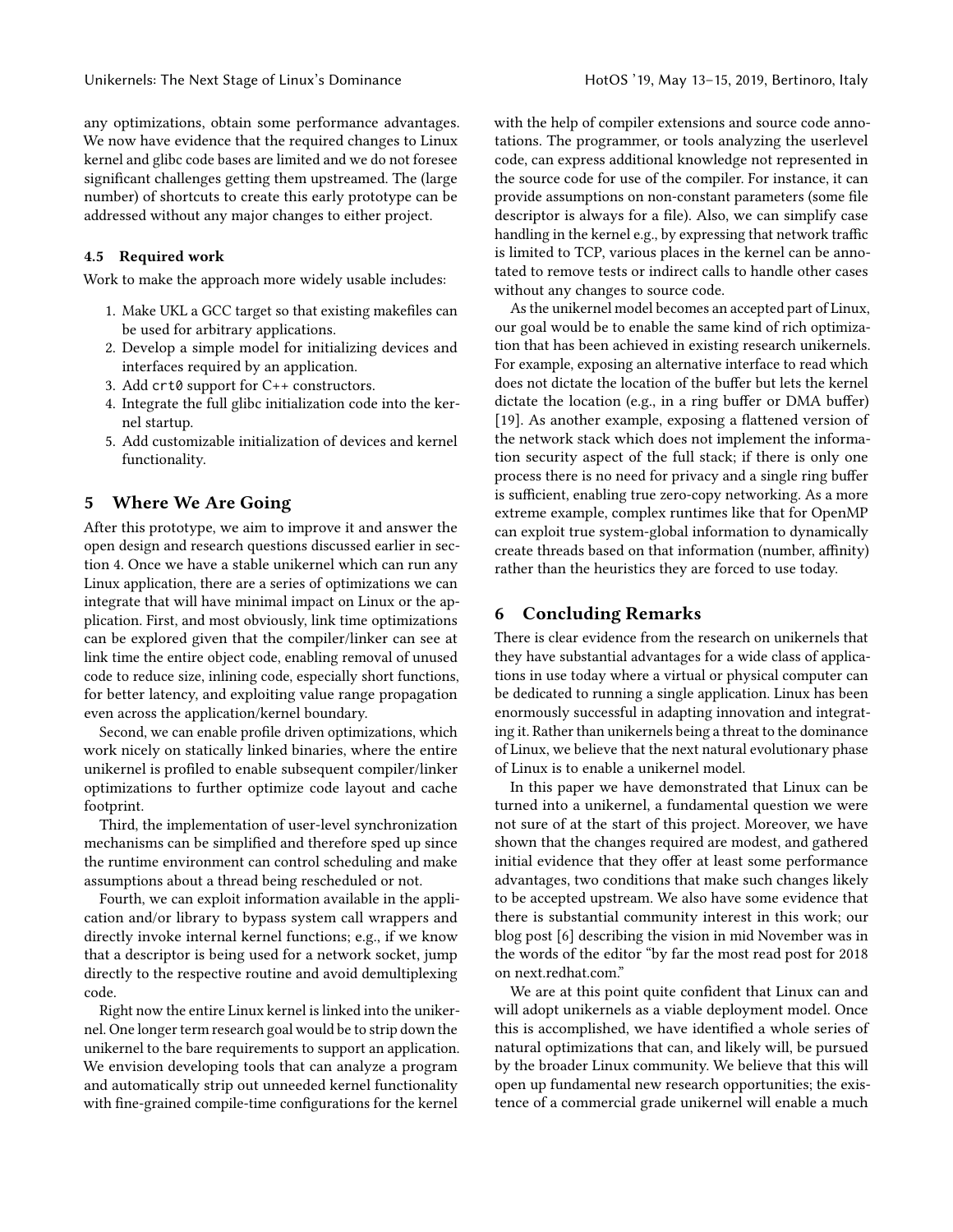broader research community to explore optimizations across the hardware, system software and application spaces, opportunities that until now have been only available to unikernel researchers.

While it is quite possible that we are wrong, our expectation is that, over time, the unikernel target will become the most important target for Linux, offering advantages for real-time environments, HPC, cloud applications, infrastructure components, etc. If this occurs, it will be a fundamental transformation, where the dominant use of an operating system changes away from the kernel/user model we have all grown up with. This may well be the beginning of the end of multi-user general purpose operating systems. Perhaps we are finally putting the "U" back into Unix.

## References

- <span id="page-5-26"></span>[1] LibOS. <https://github.com/libos-nuse/linux-libos-tools>. (Accessed on 04/08/2019).
- <span id="page-5-1"></span>[2] November 2018 | TOP500 Supercomputer Sites. [https://www.top500.](https://www.top500.org/lists/2018/11/) [org/lists/2018/11/](https://www.top500.org/lists/2018/11/). (Accessed on 04/08/2019).
- <span id="page-5-27"></span>[3] Kernel mode linux | linux journal. [https://www.linuxjournal.com/](https://www.linuxjournal.com/article/6516) [article/6516](https://www.linuxjournal.com/article/6516), May 2003. (Accessed on 04/08/2019).
- <span id="page-5-3"></span>[4] Data Plane Development Kit. <https://www.dpdk.org/>, 2018. (Accessed on 04/06/2019).
- <span id="page-5-4"></span>[5] Storage Performance Development Kit. <https://spdk.io/>, 2018. (Accessed on 01/16/2019).
- <span id="page-5-31"></span>[6] UKL: A Unikernel Based on Linux. [https://next.redhat.com/2018/11/](https://next.redhat.com/2018/11/14/ukl-a-unikernel-based-on-linux/) [14/ukl-a-unikernel-based-on-linux/](https://next.redhat.com/2018/11/14/ukl-a-unikernel-based-on-linux/), November 2018. (Accessed on 04/08/2019).
- <span id="page-5-15"></span>[7] Paul Barham, Boris Dragovic, Keir Fraser, Steven Hand, Tim Harris, Alex Ho, Rolf Neugebauer, Ian Pratt, and Andrew Warfield. Xen and the Art of Virtualization. In Proceedings of the Nineteenth ACM Symposium on Operating Systems Principles, SOSP '03, pages 164–177, New York, NY, USA, 2003. ACM.
- <span id="page-5-18"></span>[8] Andrew Baumann, Marcus Peinado, and Galen Hunt. Shielding applications from an untrusted cloud with haven. In 11th USENIX Symposium on Operating Systems Design and Implementation (OSDI 14), pages 267–283, Broomfield, CO, 2014. USENIX Association.
- <span id="page-5-22"></span>[9] Alfred Bratterud, Alf-Andre Walla, Hårek Haugerud, Paal E Engelstad, and Kyrre Begnum. IncludeOS: A Minimal, Resource Efficient Unikernel for Cloud Services. In Cloud Computing Technology and Science (CloudCom), 2015 IEEE 7th International Conference on, pages 250–257. IEEE, 2015.
- <span id="page-5-24"></span>[10] Jeff Dike. A user-mode port of the Linux kernel. In Annual Linux Showcase & Conference, 2000.
- <span id="page-5-29"></span>[11] Ulrich Drepper. ELF Handling For Thread-Local Storage. December 21, 2005.
- <span id="page-5-9"></span>[12] D. R. Engler, M. F. Kaashoek, and J. O'Toole, Jr. Exokernel: An Operating System Architecture for Application-level Resource Management. In Proceedings of the Fifteenth ACM Symposium on Operating Systems Principles, SOSP '95, pages 251–266, New York, NY, USA, 1995. ACM.
- <span id="page-5-19"></span>[13] Jon Howell, Bryan Parno, and John R. Douceur. Embassies: Radically refactoring the web. In Proceedings of the 10th USENIX Symposium on Networked Systems Design and Implementation (NSDI 13), pages 529–545, 2013.
- <span id="page-5-5"></span>[14] Intel. <https://www.dpdk.org/>, 2010. [Online; accessed 17-January-2019].
- <span id="page-5-0"></span>[15] Jake Edge. ELC: SpaceX lessons learned. [https://lwn.net/Articles/](https://lwn.net/Articles/540368/) [540368/](https://lwn.net/Articles/540368/). [Online; accessed 7-April-2019].
- <span id="page-5-23"></span>[16] Antti Kantee. The Rise and fall of the Operating System. [http://](http://www.fixup.fi/misc/usenix-login-2015/login_oct15_02_kantee.pdf) [www.fixup.fi/misc/usenix-login-2015/login\\_oct15\\_02\\_kantee.pdf](http://www.fixup.fi/misc/usenix-login-2015/login_oct15_02_kantee.pdf). (Accessed on 04/08/2019).
- <span id="page-5-21"></span>[17] Avi Kivity, Dor Laor Glauber Costa, and Pekka Enberg. OSv - Optimizing the Operating System for Virtual Machines. In Proceedings of USENIX ATC 2014: 2014 USENIX Annual Technical Conference, page 61, 2014.
- <span id="page-5-13"></span>[18] Ricardo Koller and Dan Williams. Will Serverless End the Dominance of Linux in the Cloud? In Proceedings of the 16th Workshop on Hot Topics in Operating Systems, pages 169–173. ACM, 2017.
- <span id="page-5-30"></span>[19] Orran Krieger, Michael Stumm, and Ron Unrau. The Alloc Stream Facility: A Redesign of Application-level Stream I/O. Computer, 27(3):75–82, March 1994.
- <span id="page-5-14"></span>[20] Krieger, Orran and Auslander, Marc and Rosenburg, Bryan and Wisniewski, Robert W. and Xenidis, Jimi and Da Silva, Dilma and Ostrowski, Michal and Appavoo, Jonathan and Butrico, Maria and Mergen, Mark and Waterland, Amos and Uhlig, Volkmar. K42: Building a Complete Operating System. In Proceedings of the 1st ACM SIGOPS/EuroSys European Conference on Computer Systems 2006, EuroSys '06, pages 133–145, New York, NY, USA, 2006. ACM.
- <span id="page-5-20"></span>[21] Anil Madhavapeddy, Richard Mortier, Charalampos Rotsos, David Scott, Balraj Singh, Thomas Gazagnaire, Steven Smith, Steven Hand, and Jon Crowcroft. Unikernels: Library Operating Systems for the Cloud. In Proceedings of the Eighteenth International Conference on Architectural Support for Programming Languages and Operating Systems, ASPLOS '13, pages 461–472, New York, NY, USA, 2013. ACM.
- <span id="page-5-10"></span>[22] Anil Madhavapeddy and David J Scott. Unikernels: Rise of the Virtual Library Operating System. Queue, 11(11):30, 2013.
- <span id="page-5-28"></span>[23] Toshiyuki Maeda and Akinori Yonezawa. Kernel Mode Linux: Toward an Operating System Protected by a Type Theory. In Annual Asian Computing Science Conference, pages 3–17. Springer, 2003.
- <span id="page-5-11"></span>[24] Filipe Manco, Costin Lupu, Florian Schmidt, Jose Mendes, Simon Kuenzer, Sumit Sati, Kenichi Yasukata, Costin Raiciu, and Felipe Huici. My VM is Lighter (and Safer) than your Container. In Proceedings of the 26th Symposium on Operating Systems Principles, pages 218–233. ACM, 2017.
- <span id="page-5-16"></span>[25] Kirk McKusick. The jail facility in FreeBSD 5.2. https://www.usenix.org/publications/login/august-2004-volume-29 number-4/jail-facility-freebsd-52, 2005. (Accessed on 04/05/2019).
- <span id="page-5-2"></span>[26] Michael Larabel. The Linux Kernel Has Grown By 225k Lines of Code So Far This Year From 3.3k Developers. [https://www.phoronix.com/](https://www.phoronix.com/scan.php?page=news_item&px=Linux-September-2018-Stats) [scan.php?page=news\\_item&px=Linux-September-2018-Stats](https://www.phoronix.com/scan.php?page=news_item&px=Linux-September-2018-Stats), 2018. (Accessed on 01/16/2019).
- <span id="page-5-25"></span>[27] Octavian Purdila, Lucian Adrian Grijincu, and Nicolae Tapus. LKL: The Linux Kernel Library. In Roedunet International Conference (RoEduNet), 2010 9th, pages 328–333. IEEE, 2010.
- <span id="page-5-6"></span>[28] Luigi Rizzo. Netmap: A Novel Framework for Fast Packet I/O. In 21st USENIX Security Symposium (USENIX Security 12), 2012.
- <span id="page-5-12"></span>[29] Dan Schatzberg, James Cadden, Han Dong, Orran Krieger, and Jonathan Appavoo. EbbRT: A Framework for Building Per-Application Library Operating Systems. In Operating Systems Design and Implementation, volume 16, pages 671–688, 2016.
- <span id="page-5-17"></span>[30] Stephen Soltesz, Herbert Pötzl, Marc E. Fiuczynski, Andy Bavier, and Larry Peterson. Container-Based Operating System Virtualization: A Scalable, High-Performance Alternative to Hypervisors. In ACM SIGOPS Operating Systems Review, volume 41, pages 275–287. ACM, 2007.
- <span id="page-5-8"></span>[31] Liang Wang, Mengyuan Li, Yinqian Zhang, Thomas Ristenpart, and Michael Swift. Peeking Behind the Curtains of Serverless Platforms. In Proceedings of the 2018 USENIX Conference on Usenix Annual Technical Conference, USENIX ATC '18, pages 133–145, Berkeley, CA, USA, 2018. USENIX Association.
- <span id="page-5-7"></span>[32] Sage A. Weil, Scott A. Brandt, Ethan L. Miller, Darrell D.E. Long, and Carlos Maltzahn. Ceph: A Scalable, High-Performance Distributed